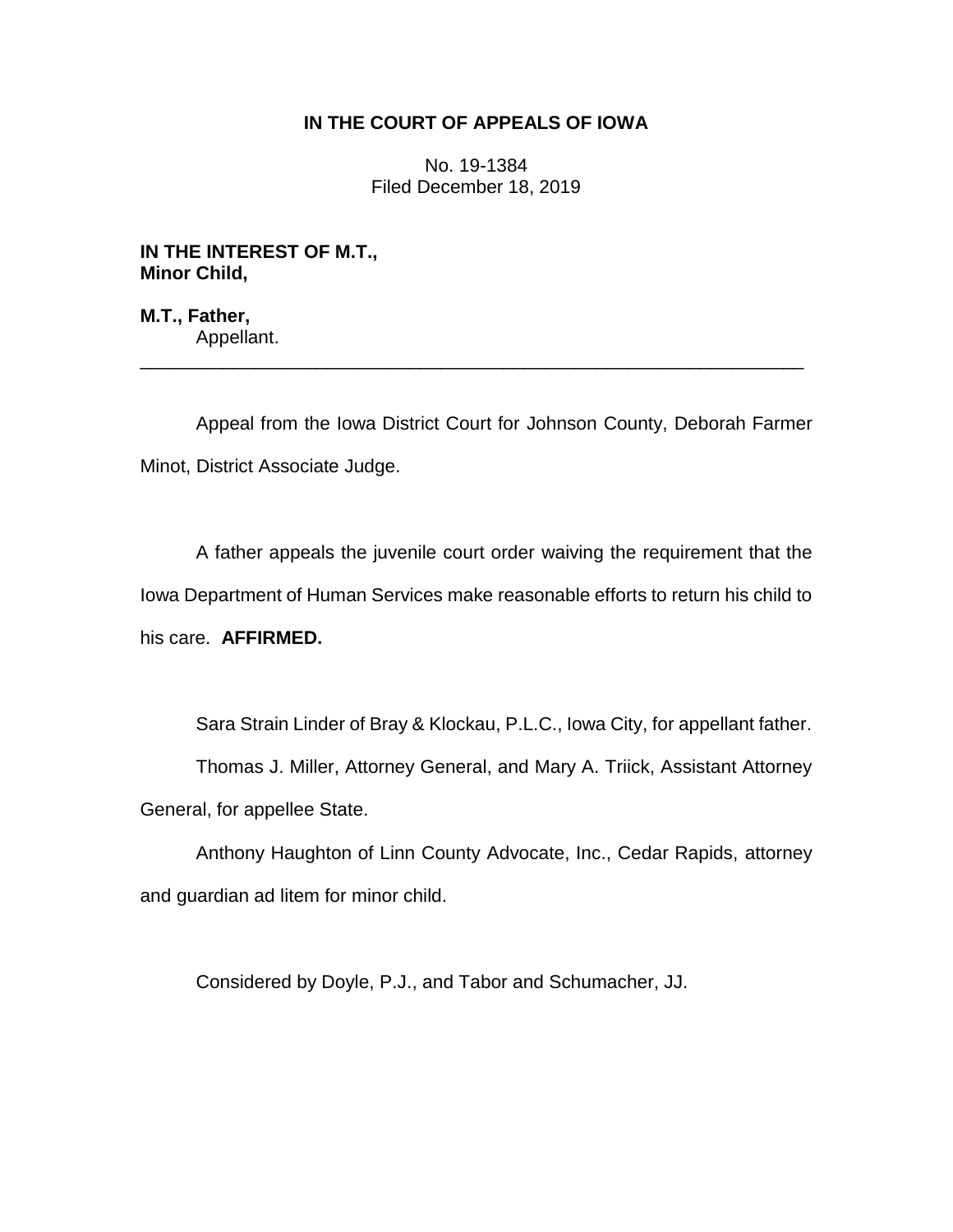## **DOYLE, Presiding Judge.**

A father appeals the juvenile court order waiving the requirement that the Iowa Department of Human Services (DHS) make reasonable efforts to return his child to his care. He contends the State failed to prove that aggravated circumstances exist to warrant waiving the reasonable-efforts requirement. We review his claim de novo. *See In re J.S.*, 846 N.W.2d 36, 40 (Iowa 2014).

The child was born in 2016. Within six months, the juvenile court removed the child from the parents' care because of the child's exposure to the parents' domestic violence. The parties stipulated to the child's adjudication as a child in need of assistance (CINA).

In August 2018, after almost two years, the juvenile court authorized a trial home placement. The parents did not fare well during this period, failing to follow the expectations of the trial home placement plan and to maintain contact with their Family Safety, Risk, and Permanency (FSRP) service provider. But the DHS failed to inform the court of these failures, and the juvenile court returned the child to the parents' care in November 2018. The court discovered the truth of the situation in March 2019. It scheduled a modification hearing and informed the parents it would consider removing the child if they did not take the child to protective daycare daily or failed to meet with the FSRP service provide regularly.

A domestic dispute between the parents in May 2019 led the State to file criminal charges against the father for domestic abuse assault, second offense. The juvenile court entered a temporary order removing the child from the parents' care before holding a hearing to consider the child's removal, modification of prior dispositional orders, and waiver of reasonable efforts. In its August 2019 order,

2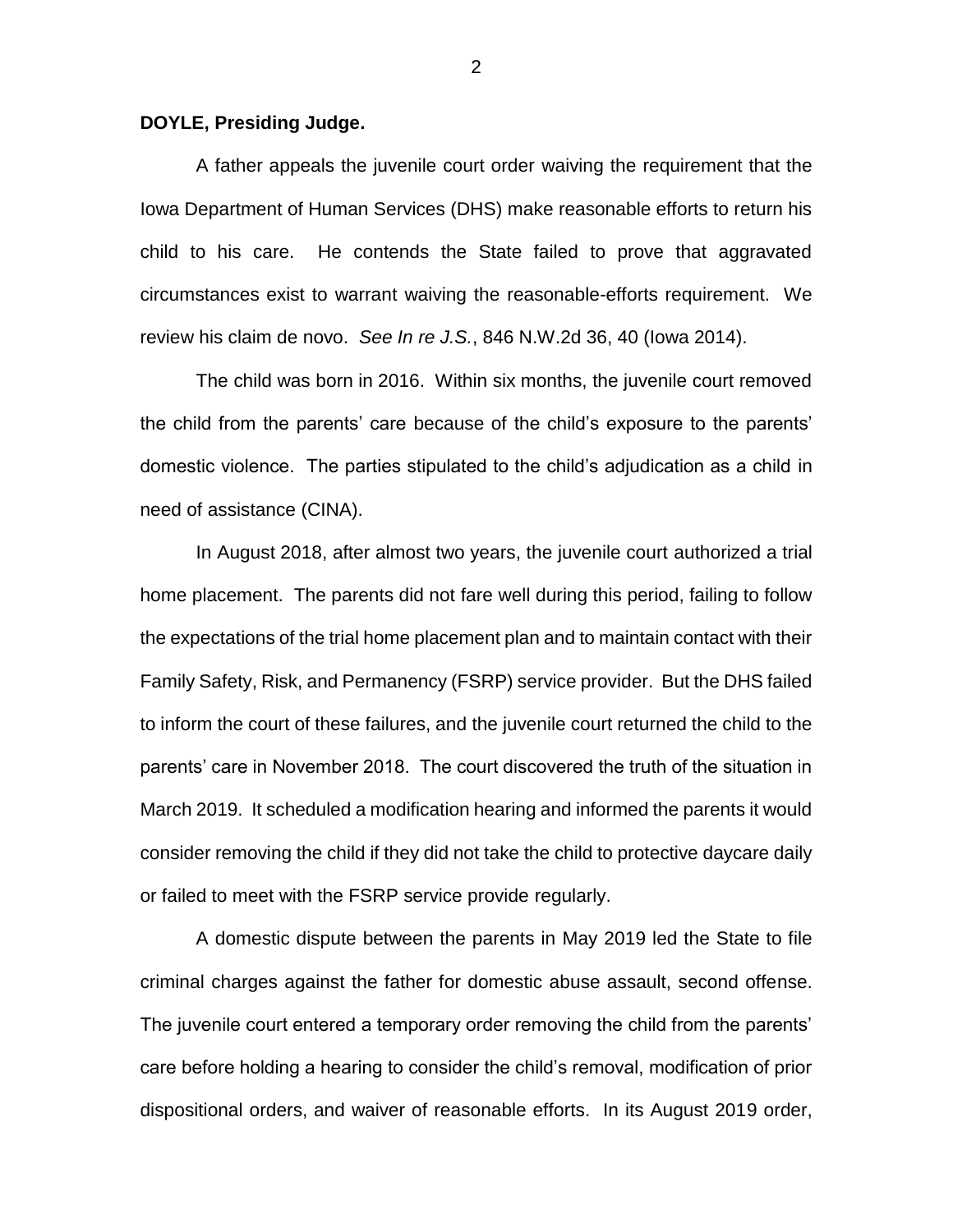the juvenile court placed the child in foster care and waived the requirement for making reasonable efforts to reunify the family.

When a child is removed from the home, the DHS must "make every reasonable effort to return the child to the child's home as quickly as possible consistent with the best interests of the child." Iowa Code § 232.102(9) (2019). Reasonable efforts are those efforts made to eliminate the need for removal of the child or make it possible for the child to return home. *Id.* § 232.102(12)(a). The court may waive the reasonable efforts requirement when aggravated circumstances exist. *See id*. § 232.102(14). Here, the court waived reasonable efforts under section 232.102(14)(b), which allows the court to waive the requirement if the circumstances described in section 232.116(1)(i) apply.

The father disputes that the circumstances listed in section 232.116(1)(i) apply. Of the three circumstances listed under that paragraph, the father only challenges the existence of "clear and convincing evidence that the offer or receipt of services would not correct the conditions which led to the abuse or neglect of the child within a reasonable period of time." *Id.* § 232.116(1)(i)(3). In determining clear and convincing evidence supports such a finding, the juvenile court noted it had already "exercised an extraordinary amount of patience" with the parents in the hope that "with sustained support and service, [they] could somehow combine resources to build the family they wanted, and to care for the child that they dearly loved." Despite this patience, the court observed that it took the parents "almost two full years" to regain custody of the child after the first removal. Given the parents' performance during the trial home placement, the court was "convinced

3